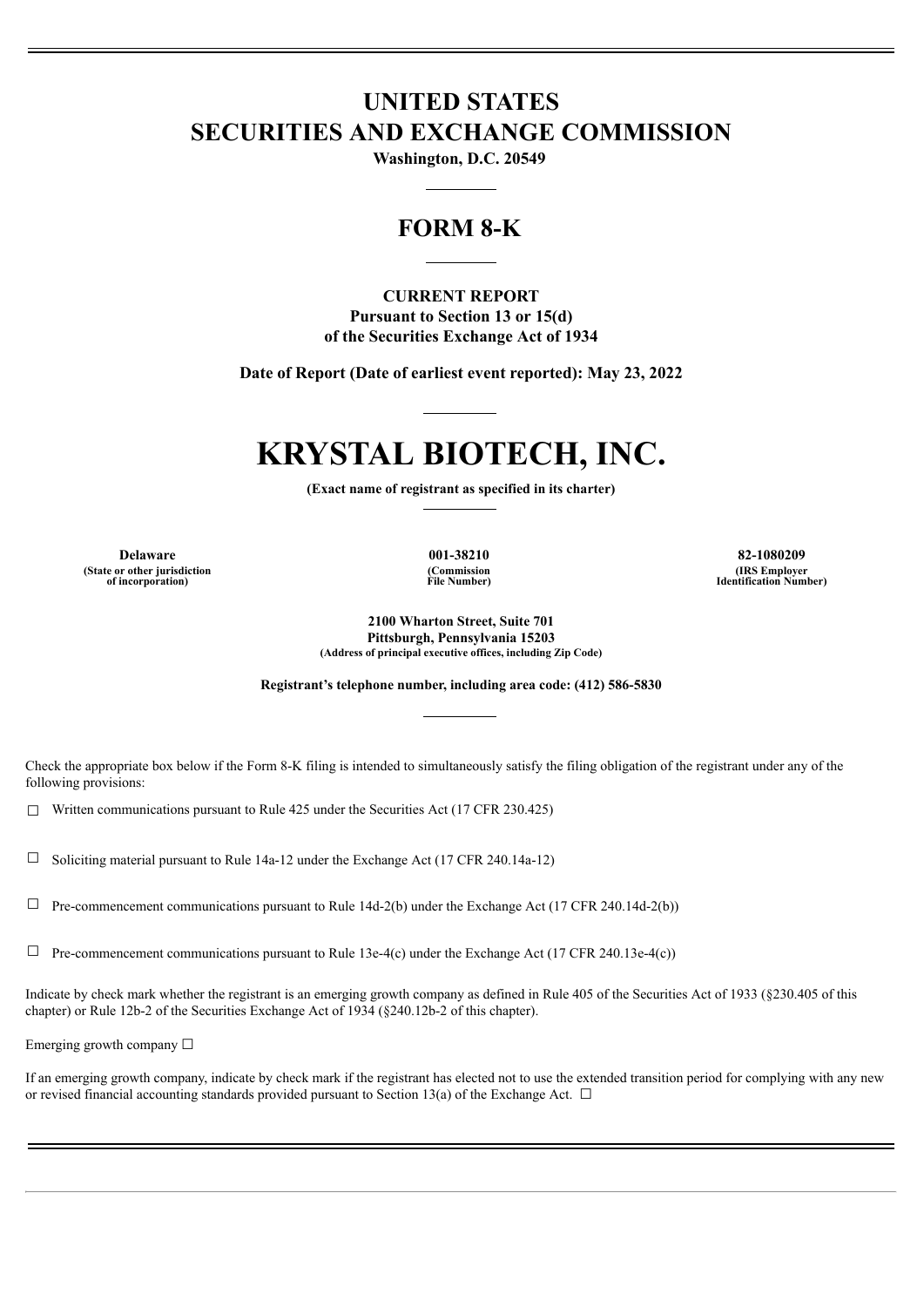#### **Item 5.07 Submission of Matters to a Vote of Security Holders.**

On May 20, 2022, Krystal Biotech, Inc. (the "Company") held its 2022 Annual Meeting of Stockholders (the "Annual Meeting"). Set forth below are the matters acted upon at the Annual Meeting and the final voting results on each matter.

#### *Proposal One: Election of Class II Directors*

The Company's stockholders elected Daniel S. Janney, Dino A. Rossi, and E. Rand Sutherland as members of the Company's Board of Directors as Class II directors for a three-year term. The results of the vote were as follows:

| Nominee            | Votes For  | <b>Votes Withheld</b> | <b>Broker Non-Votes</b> |
|--------------------|------------|-----------------------|-------------------------|
| Daniel S. Janney   | 16,477,053 | 3,359,641             | 2,292,505               |
| Dino A. Rossi      | 16.642.737 | 3,193,957             | 2,292,505               |
| E. Rand Sutherland | 19,828,360 | 8,334                 | 2,292,505               |

#### *Proposal Two: Ratification of Appointment of Independent Registered Public Accounting Firm*

The Company's stockholders ratified the appointment of Mayer Hoffman McCann P.C. as the Company's independent registered public accounting firm for the fiscal year ending December 31, 2022. The results of the vote were as follows:

| Votes For  | <b>Votes Against</b> | <b>Abstentions</b> |
|------------|----------------------|--------------------|
| 21,966,753 | 3,157                | 159,289            |

#### *Proposal Three: Non-Binding, Advisory Vote On Named Executive Officer Compensation*

The Company's stockholders approved, on an advisory (non-binding) basis, the compensation of the Company's named executive officers for the fiscal year ended December 31, 2021, as disclosed in the Company's proxy statement for the Annual Meeting pursuant to the compensation disclosure rules of the Securities and Exchange Commission. The results of the vote were as follows:

| <b>Votes For</b> | <b>Votes Against</b> | Abstentions | <b>Broker Non-Votes</b> |
|------------------|----------------------|-------------|-------------------------|
| 16,441,350       | 3,335,424            | 59,920      | 2,292,505               |

#### *Proposal Four: Non-Binding, Advisory Vote on the Frequency of Advisory Votes on Named Executive Officer Compensation*

The Company's stockholders recommended, on an advisory (non-binding) basis, every year as the frequency of future advisory votes on the compensation of the Company's named executive officers. The results of the vote were as follows:

| <b>Every Year</b> | <b>Two Years</b> | <b>Three Years</b> | <b>Abstentions</b> |
|-------------------|------------------|--------------------|--------------------|
| 19,579,383        | 326              | 196,689            | 59,296             |

Based on these voting results, and the recommendation of the Company's Board of Directors that was included in the proxy statement for the Annual Meeting, the Company has determined that it will hold future advisory votes on the compensation of the Company's named executive officers on an annual basis until the next stockholder advisory vote on the frequency of future advisory votes on the compensation of the Company's named executive officers.